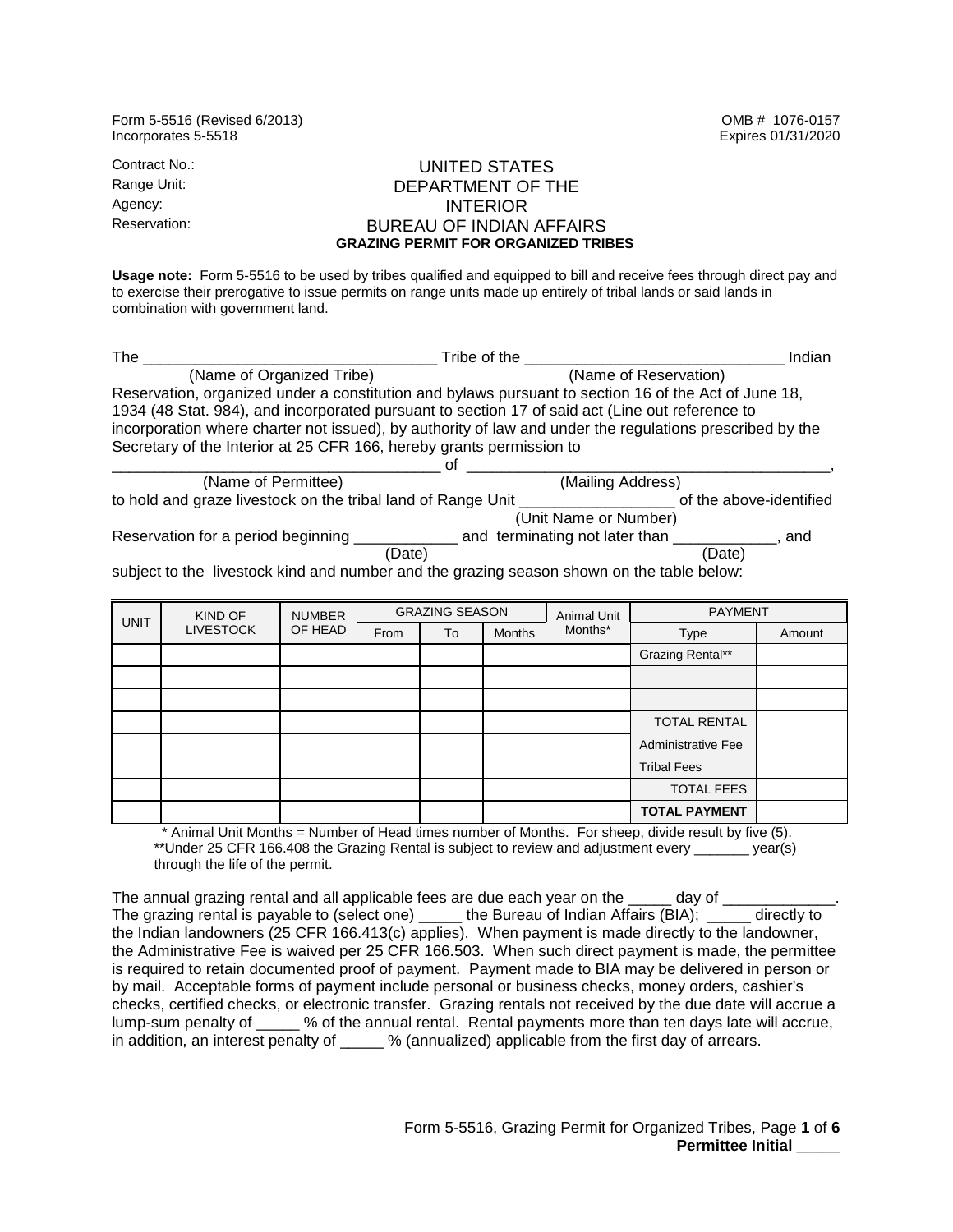authority of this permit unless otherwise authorized by the Superintendent of the Agency, in writing, with a **Animal Identification**, Only livestock bearing the brands and marks herein shown may be grazed under pasturing authorization:



## **PERMIT PROVISIONS AND CONDITIONS**

 **Interpretation of Permit Provisions** - The Superintendent will make decisions relative to the permit cannot be varied in any detail as herein provided without the written approval of the parties thereto and any surety. interpretation of the terms of this permit and these Permit Provisions and Conditions. The terms of this

 CFR 166.409-418, 166.500-504, and the provisions of this permit. **Payment of Rental** - In consideration of the privileges granted by this permit the permittee agrees to pay the grazing rental and all other applicable taxes and fees due annually according to 25

**Bond and Insurance Requirement** - An acceptable bond guaranteeing full performance of this permit may be required pursuant to 25 CFR Subpart G.

 **Termination and Modification** - It is understood and agreed that this permit may be modified or for up to one year by tribal resolution or in writing by the Agency Superintendent. terminated in whole or in part pursuant to 25 CFR 166.227-231 and 166.700-709. This permit is not subject to renewal beyond the ending date indicated on the front of this document but may be extended

 **Assignment or Subletting** - This permit may only be assigned, sublet, or mortgaged with the written consent of the parties thereto, and the surety, if any.

 comply with this requirement may be cause for termination of the permit. **Trust Lands Not Covered By Permit**- It is understood and agreed by the permittee that he is authorized to graze livestock on the lands covered by the permit as listed on the attached land description and is responsible to prevent his livestock from grazing on lands not covered by this permit. Failure to

 **Entry by the BIA** - BIA retains right of entry on lands covered by this permit at such reasonable times as may be deemed necessary for inspection or enforcement.

 **Access to and Across Indian Lands** - It is understood and agreed that authority is reserved to the Superintendent to grant access to and across any of the lands covered by this permit as deemed in the interest of the Indian landowner, including the privilege of prospecting for and removal of oil, gas, and other minerals.

 against all liabilities or costs relating to the use, handling, treatment, removal, storage, transportation, or permitted premises that occur during the contract term, regardless of fault. **Indemnity** -The permittee agrees to indemnify the United States and the Indian landowners disposal of hazardous materials, or the release or discharge of any hazardous materials from the

 **Applicable Federal, State and Tribal Laws** - The permittee must comply with all applicable with all applicable tribal laws, ordinances, resolutions and policies. federal and state laws, rules, regulations, and other legal requirements. The permittee must also comply

 **Permittee Obligation** - While the lands covered by the permit are in trust or restricted status, all of the permittee's obligations under the permit and the obligation of his sureties are to the United States as well as to the owner of the land.

 utilize the permitted area for hay cutting, hunting, post or timber cutting, or any other non-grazing use from creating a nuisance, any illegal activity, or negligent use or waste of resources. **Authorized Uses** -The permit authorizes the grazing of livestock only; the permittee shall not without written authorization from the responsible Indian or federal authority. The permittee is prohibited

**Adjustment of Grazing Capacity** - The Agency Superintendent may adjust the grazing capacity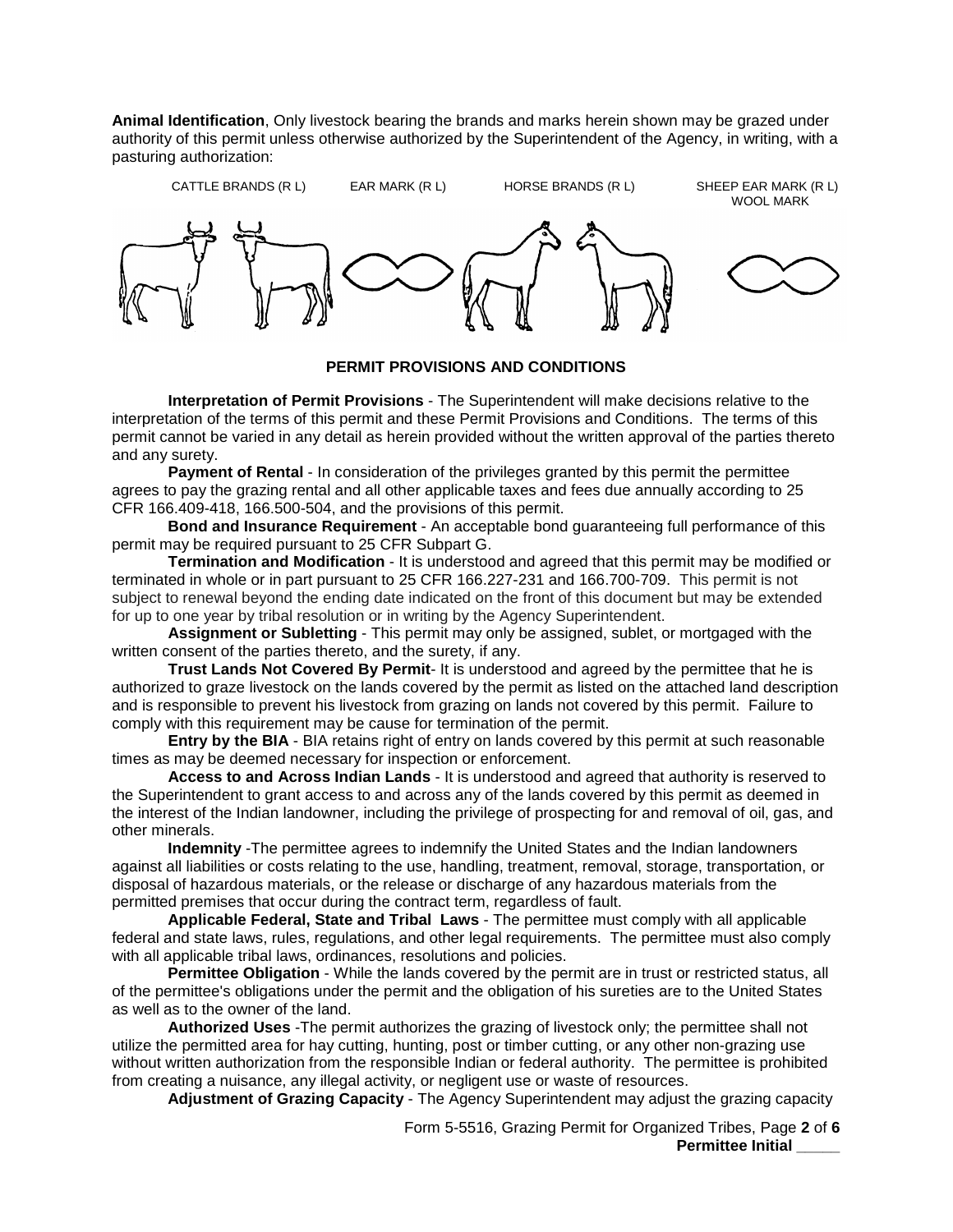and the season of use for the subject range unit pursuant to 25 CFR 166, Subpart D.

**Affidavit of Permittee** - The permittee may be required by the Superintendent to execute an affidavit declaring the number of livestock by class and kind grazed under the permit.

 made available for counting by the Superintendent. Arrangements should be made for counting all livestock before entering the range unit. Permittees must notify the Superintendent a sufficient length of number of stock. In the event the permittee fails or refuses to round up his stock at the proper times and **Counting of Livestock** - All livestock authorized to graze upon or trail over Indian land must be time in advance so a representative can be present to count livestock on or off the range unit. The right is reserved by the Bureau of Indian Affairs to have a representative present at each roundup to check the in a satisfactory manner for the purpose of allowing a count of the stock, the Superintendent shall have the right to round up and count said stock at the expense of the permittee.

 removed from the range unit upon notice are subject to impoundment under the regulations at 25 CFR **Livestock Exceeding Number Specified in Permit** - If the number of livestock authorized under the permit is exceeded, the excess livestock shall be considered to be grazing in trespass as defined at 25 CFR 166.800. The trespasser will be liable to pay the trespass damages, penalties and costs listed at 25 CFR 166.812 and will be considered in violation of the grazing permit. Excess livestock not promptly 166.806.

 damages to trust lands will be distributed pursuant to 25 CFR 166.818. **Distribution of Trespass Proceeds** - Any funds collected by the BIA as trespass penalties or

 **Failure to Make Full Use of the Permit** - The permittee will not be allowed credit or rebate in case the full number authorized is not grazed on the range unit.

 **Entering the Range** - The earliest date upon which stock will be permitted to enter the range will enter and leave the reservation on the particular driveway designated by the Superintendent. Except where livestock are transported over or trailed over established rights-of-way, the route to be followed will be the date shown in the permit. Notice must be given to the Superintendent prior to entering the range unit. On reservations where permanent driveways have been established, all livestock will be required to be designated by the Superintendent.

 livestock whenever it is necessary for the protection and proper use of the range. The following acts are **Movement of Livestock** - The Superintendent reserves the right to direct the movement of prohibited:

- approved grazing or crossing permit. (a) The grazing upon or driving across any trust Indian lands of any livestock without an
- (b) Allowing livestock to drift and graze on trust Indian lands without an approved permit.
- of livestock. (c) The grazing of livestock upon trust Indian lands within an area closed to grazing for that class
- (d) The grazing of livestock by a permittee upon an area of trust Indian lands withdrawn from grazing use.
- (e) Refusal to round up stock at proper times and in a satisfactory manner for the purpose of allowing a count of the stock,
- (f) Failure to remove livestock to prevent damage to the Indian lands upon receipt of instructions from the Superintendent.
- (g) Failure to comply with Conservation Plan provisions.

 improvements necessary for proper management of livestock and the use of the range. Planned **Range Improvements** - The Bureau of Indian Affairs encourages the construction of improvements must be identified in the permittee's Conservation Plan which will indicate whether the improvement will:

(1) Remain on the land upon termination of the permit, in a condition that is in compliance with applicable codes, to become the property of the Indian landowner; or

(2) Be removed and the land restored within a time period specified in the permit in which case the land must be restored as close as possible to its condition prior to construction.

 Written authorization must be given by the Superintendent prior to construction. The cost of such improvements will be borne by the permittee unless otherwise provided for in the Conservation Plan. The is responsible for all of the costs of the improvement and the Superintendent has approved the removal of permittee shall perform reasonable maintenance of all range improvements identified in the Conservation Plan in a manner acceptable to the Superintendent. The permittee may remove existing range improvements identified on Form 5-5529, *Removable Range Improvements Record*, when the permittee

Form 5-5516, Grazing Permit for Organized Tribes, Page **3** of **6**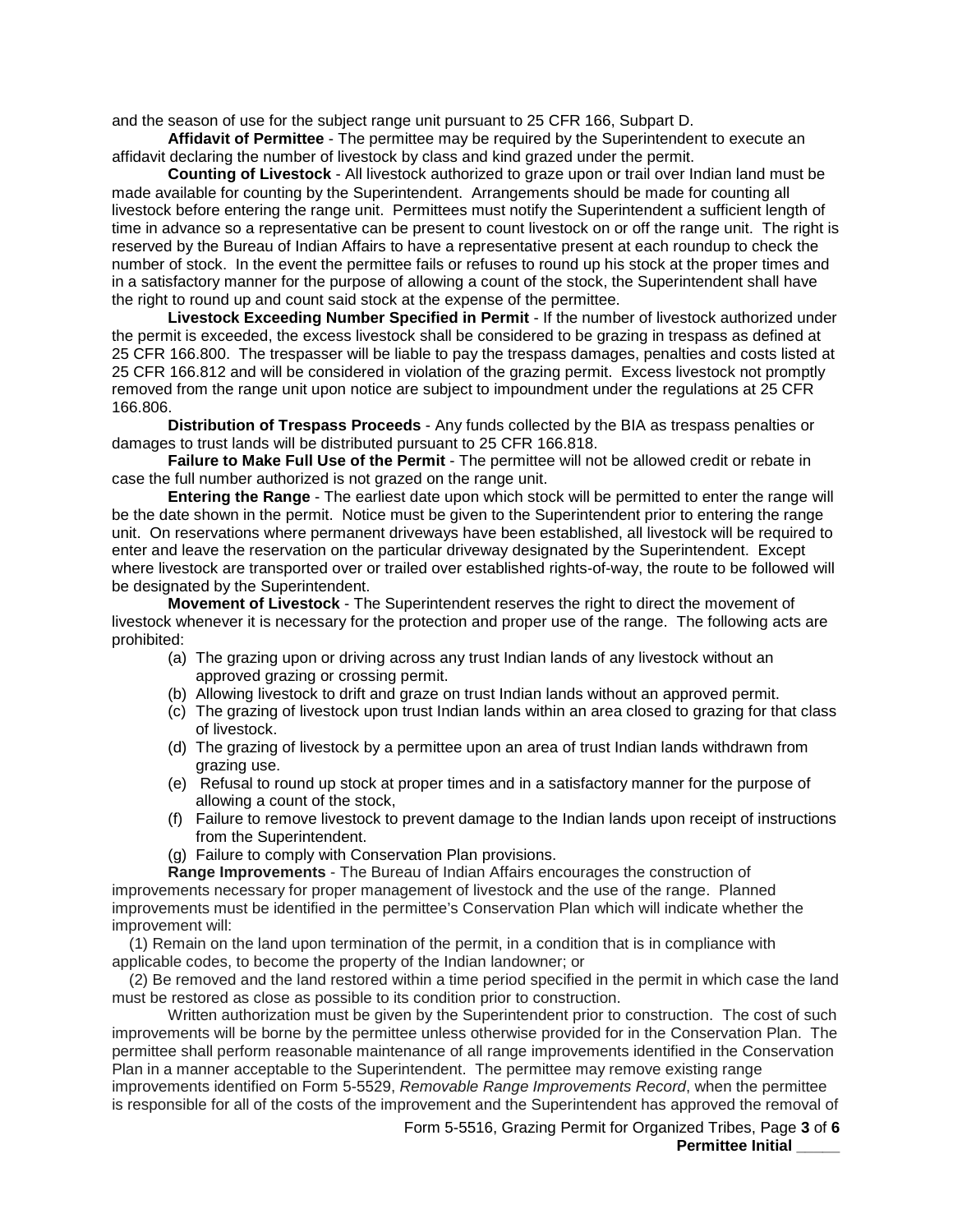the improvement.

 **Quarantine Regulations** - All stock covered by this grazing permit are subject to the animal welfare laws, quarantine laws and health regulations now in force or hereafter to be promulgated by the United States, the state in which the reservation is situated, or by the tribal governing body.

 kept in a clean and sanitary condition. All rubbish and other refuse must be properly and promptly **Condition of Livestock Handling Facilities** - Facilities used for livestock management must be removed.

 environmental impacts. A carcass may not be buried on trust Indian land without prior written approval **Disposition of Carcasses** - Animal carcasses shall be disposed of promptly and in accordance with veterinary-recommended disposal methods taking into consideration cause of death and from the Agency Superintendent.

**Damage to Indian Land and Property** - The permittee will be liable and will be required to repair or make reimbursement for any damage done to the premises, livestock, or property of Indians resulting from the acts of the permittee, his employees, or livestock.

 and wildlife protection laws and regulations which apply to the reservation. **Protection of Fish and Wildlife** - The permittee must comply with federal and tribal fish, game,

**Conduct in Case of Fire** - Whenever a permittee discovers an unauthorized and uncontrolled fire, they shall report it to the nearest fire department as soon as possible. The unauthorized setting of a fire or carelessness in connection with an authorized fire may result in criminal prosecution.

 Titles and Records office which has jurisdiction. The permittee may file or record a copy of this permit, at **Filing of Permits** - The Agency office contains public records of the United States pertaining to trust Indian allotments. A copy of this permit will be filed in the Agency office and shall be available for public inspection during normal business hours. A copy of this permit shall be recorded in the BIA Land his own expense, in the appropriate county office.

## **ADDITIONAL PERMIT REQUIREMENTS AND PROVISIONS**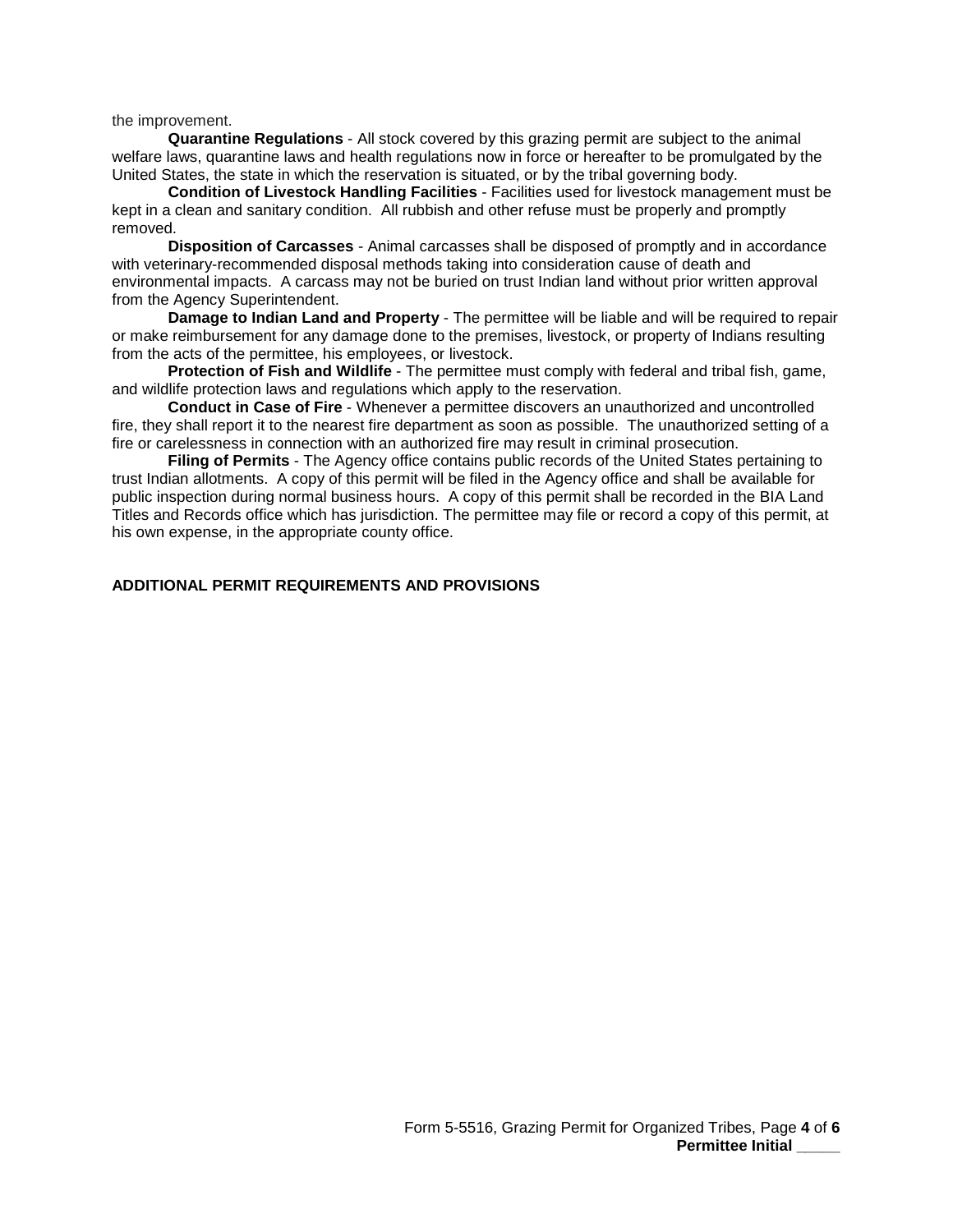**Attached to and made part of this permit** are the Land Description and Conservation Plan.

 **Non-tribal lands within grazing unit:** This permit is issued with the understanding that a grand total of permitted tribal lands by the permittee. The right to the use of these lands (e.g., a current lease) must be head of livestock will be grazed on the unit. This number includes \_\_\_\_\_, head of livestock that reflect the grazing capacity of privately owned or leased lands within the unit to be grazed in common with recorded with the Agency Superintendent and a full description attached hereto and made part of the permit.

This permit shall be of no force or effect until signed and sealed by the authorized tribal officer(s) and approved by the Agency Superintendent.

| (Agency or Tribal Office)                                                |  |  | (Month, Year) |  |  |  |  |  |
|--------------------------------------------------------------------------|--|--|---------------|--|--|--|--|--|
|                                                                          |  |  |               |  |  |  |  |  |
|                                                                          |  |  |               |  |  |  |  |  |
|                                                                          |  |  |               |  |  |  |  |  |
| I accept this permit and the Provisions and Conditions contained herein. |  |  |               |  |  |  |  |  |
|                                                                          |  |  |               |  |  |  |  |  |
|                                                                          |  |  |               |  |  |  |  |  |
| Approved                                                                 |  |  |               |  |  |  |  |  |
|                                                                          |  |  |               |  |  |  |  |  |

 **Paperwork Reduction Act Statement:** This form is covered by the Paperwork Reduction Act. It is used to establish the respective retain a benefit. In compliance with the Paperwork Reduction Act of 1995, as amended, the collection has been reviewed by the Office of Management and Budget and assigned a number and an expiration date. The number and expiration date are at the top rights and responsibilities of the respondent and the Federal government. The information is provided by respondents to obtain or

> Form 5-5516, Grazing Permit for Organized Tribes, Page **5** of **6 Permittee Initial**